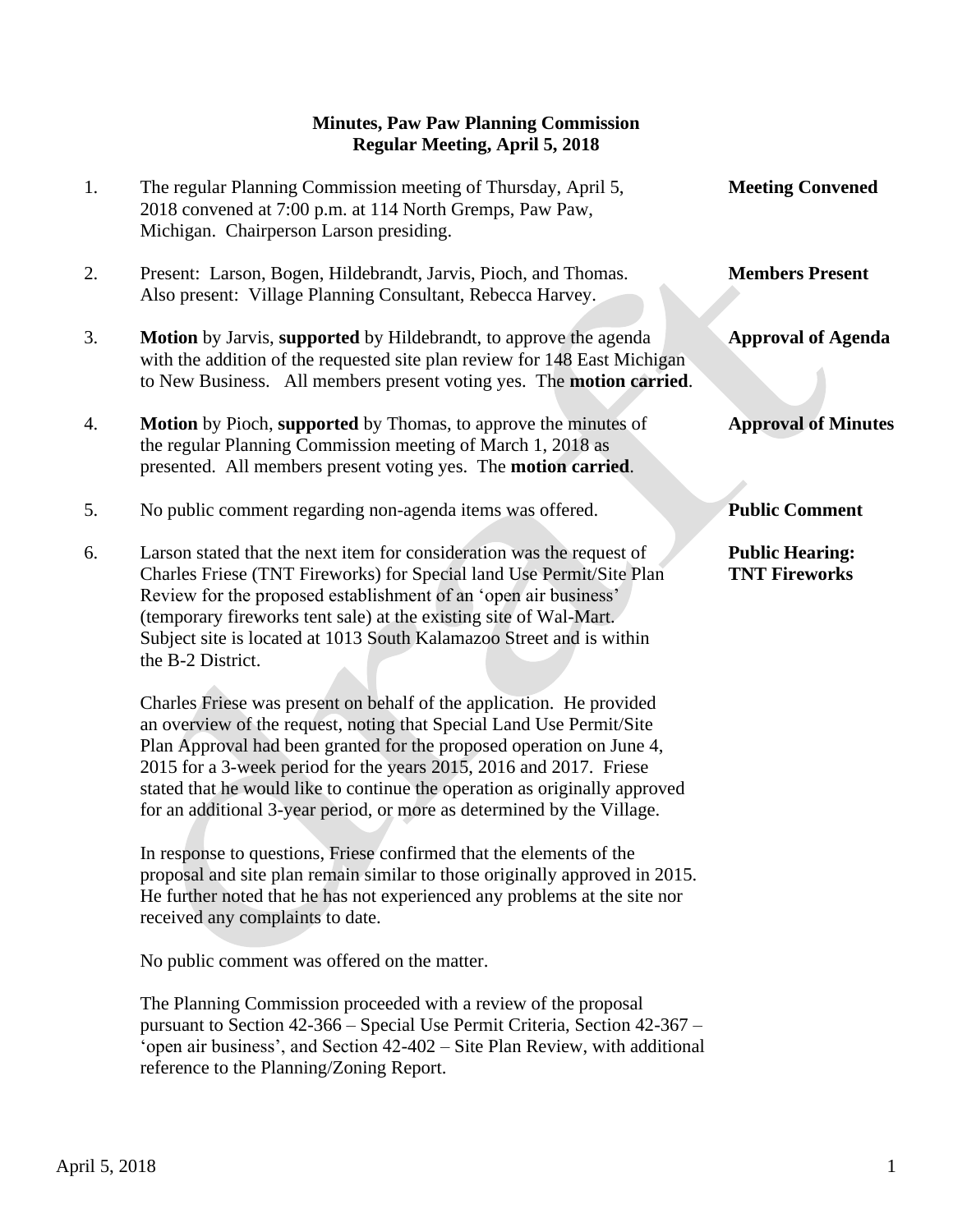**Motion** by Pioch, **supported** by Bogen, to grant Special Use Permit based upon a finding of compliance with the Special Use Permit Criteria set forth in Section 42-366 and the Special Use Permit Standards applicable to an 'open air business' set forth in Section 42-367 (23), noting the following:

- **1. Section 42-367 (23) b. requires a 5 ft fence or wall along the rear and sides of the lot to contain debris**; no fence or wall is required given the following:
	- the tent area is surrounded by the Wal-Mart development and parking lot;
	- the applicant commits to 'making sure the environment will be kept clean and safe' and 'trash will be removed daily from the site';
- **2. Section 42-367 (23) c. requires compliance with Health Department requirements for sanitation;** the applicant's proposal to use Wal-Mart's restrooms and not provide portable toilets is accepted;
- 3. **Section 42-367 (23) d. requires a 500 sq ft building for office use connected with the 'open air business'**; the proposed 800 sq ft tent is accepted;
- 4. A performance bond **(per Section 42-367 (23) e.)** is determined to be unnecessary.
- 5. The Special Use Permit is granted for a 3-week period (June 18 July 12) for the years 2018, 2019 and 2020.

All present voting yes. The **motion carried**.

 **Motion** was then made by Jarvis, **supported** by Thomas, to recommend Village Council approval of the Site Plan for the establishment of an 'open air business' (temporary fireworks tent sale) at the existing site of Wal-Mart located at 1013 South Kalamazoo Street based upon a finding of compliance with the Site Plan Review Criteria set forth in Section 42-402, and **subject to the following conditions**:

- 1. The proposed temporary signage shall comply with Section 42-437 (b) and shall require a sign permit.
- 2. Village Fire Department review/approval.
- 3. Compliance with all Federal, State and Local Ordinances.
- 4. The Site Plan Approval is for a 3-week period (June 18 July 12) for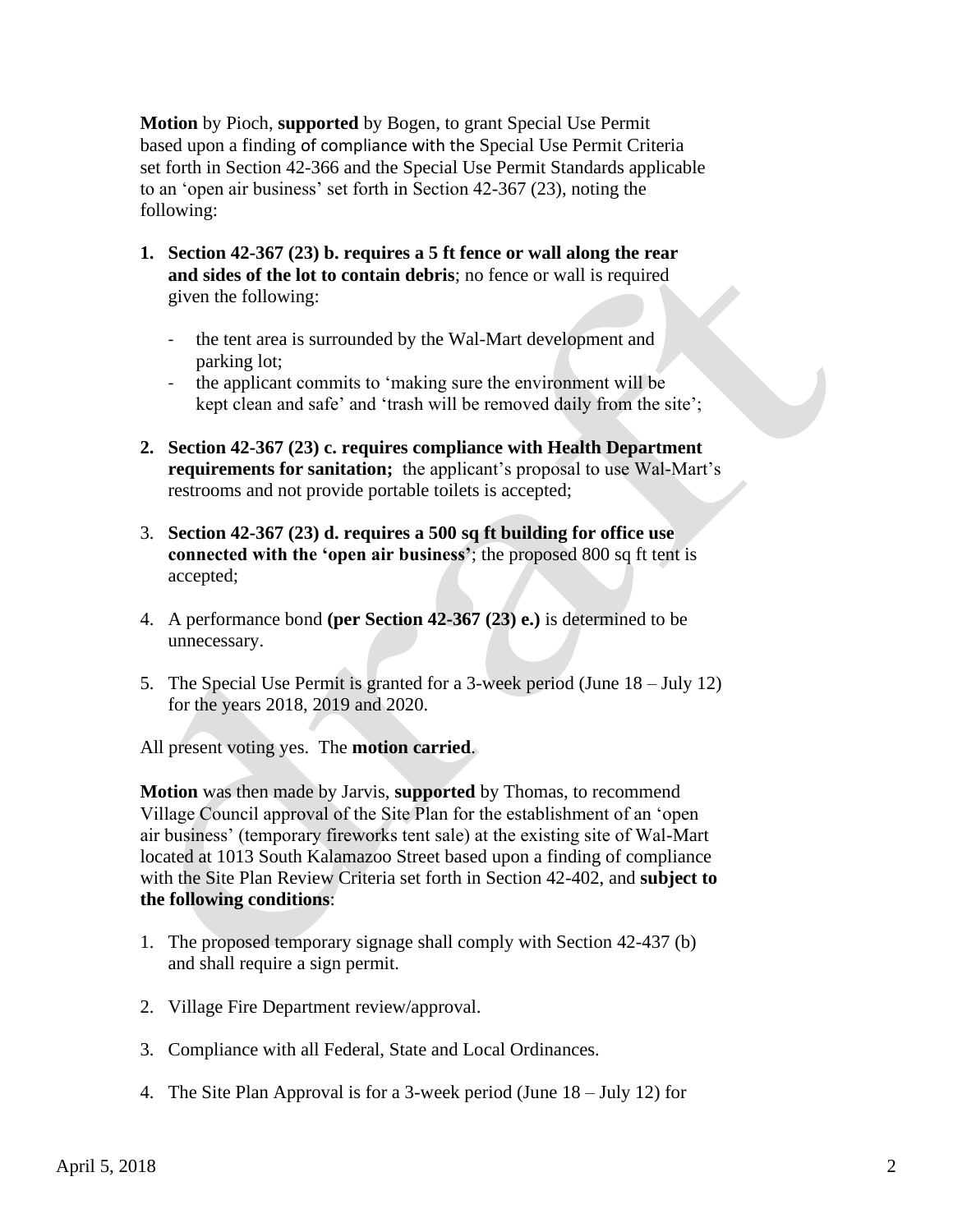the years 2018, 2019 and 2020.

All present voting yes. The **motion carried**.

- **7. Motion** by Thomas, **supported** by Hildebrandt, to nominate and elect **New Business:** the following slate of Planning Commission officers for the 2018-2019 **Election of** fiscal year: Chair – Kathy Larson; Vice-Chair – Mike Pioch; Secretary - **Officers** Dave Bogen. All members present voting yes. The **motion carried**.
- 8. **Motion** by Pioch, **supported** by Hildebrandt, to adopt by resolution the **New Business**: proposed 2018-2019 meeting schedule of the Planning Commission. **Meeting Schedule** All members present voting yes. The **motion carried**.
- 9. The Planning Commission noted the accuracy and completeness of the **New Business:** 2017 Annual Report prepared by the Chair. **Motion** by Pioch, **supported 2017 PC Annual** by Hildebrandt, to accept the 2017 Planning Commission Annual Report **Report** as presented. All member present voting yes. The **motion carried.**
- 10. Larson referenced the draft 2018-2019 Planning Commission Work Plan New Business: prepared for Commission discussion. The following was noted: **PC Work Plan**
	- Priority Work Item #1 'Waterfront Overlay District' recommendation made to Village Council on 10.05.17
	- Priority Work Item #1 Revise Residential Districts initiated on 3.01.18
	- Priority Work Item #2 Develop 'Gateway Zoning District' in progress by WMU Planning Studio Class
	- Priority Work Item #2 review standards for 'open air businesses' added to Work Plan
	- Priority Work Item #3 Adaptive Reuse of Vacant Buildings initiated on 4.05.18

 Planning Commission members expressed support for the identified Work Plan Items.

11. Larson stated the next item for consideration was the request of Holly and Keith Dorgan for Site Plan Review of the establishment of a rooftop deck and fencing at 148 East Michigan.

 Harvey provided an overview of the proposal, referencing the Planning/ Zoning Report and application material submitted on the matter. Lengthy Planning Commission discussion ensued wherein the following was noted: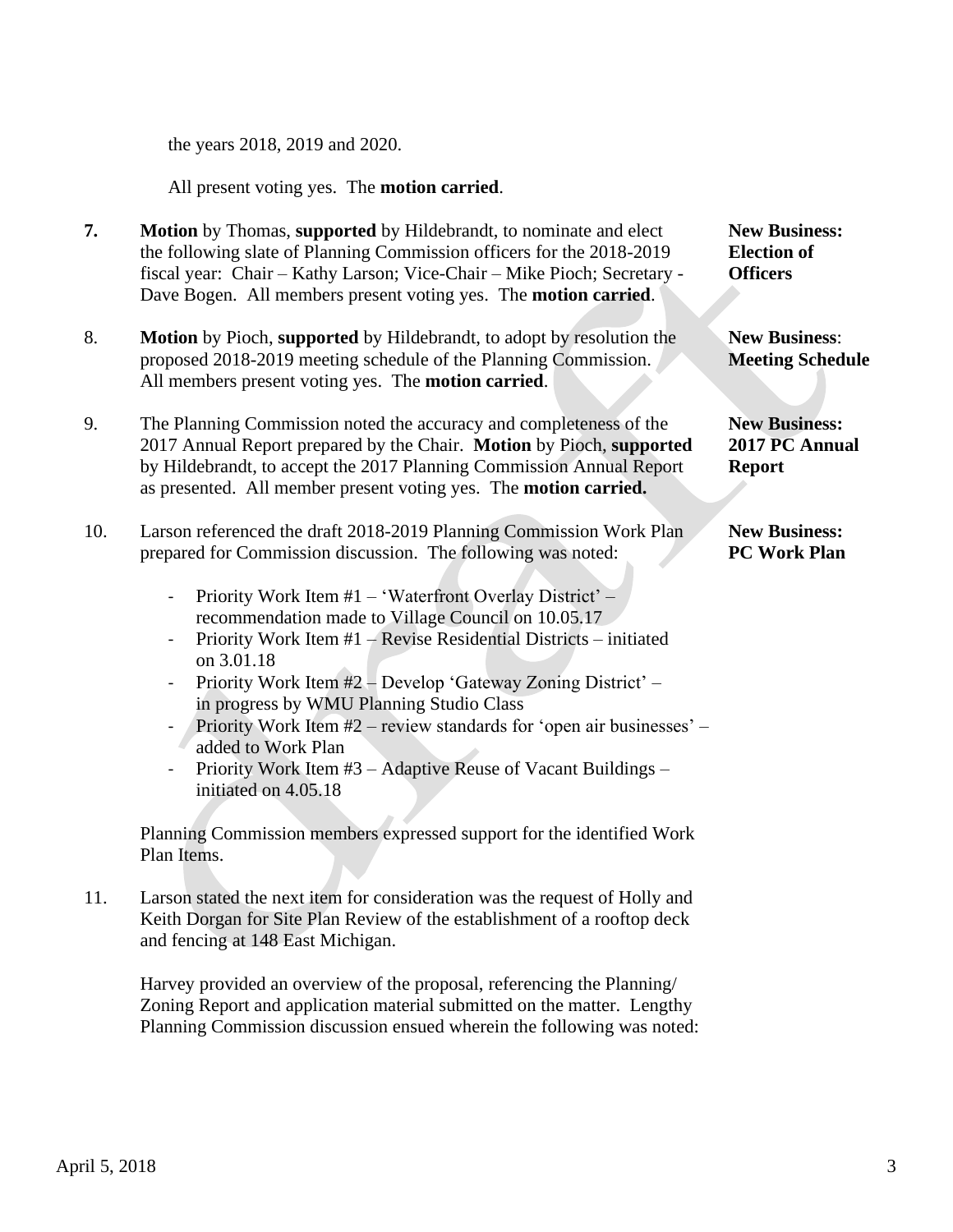- an overall height of the stairway enclosure is not given . . nor is it clear if it will extend above the parapet

- the height of the fence above the parapet is missing
- the height of the parapet is missing
- the information on the plans is small and difficult to read

- east and north elevations would be helpful in determining what will be visible from the street

- there is support for the proposed use of the rooftop and fencing . . there is only concern that a few key details are missing

- it is important that this first decision regarding rooftop use is complete and consistent w/ the Ordinance

 **Motion** by Pioch, **supported** by Jarvis, to postpone action on the proposal until the May Planning Commission meeting in light of the questions noted with a request that the applicant (or a representative) be in attendance to answer questions. All present voting yes. The **motion carried**.

12. Larson stated that the next item for consideration was Planning **OnGoing Business**: Commission discussion regarding the review/revision of the **Residential Districts** residential zoning districts. She noted that the matter had been **- 'missing middle** placed on the Planning Commission Work Plan in recognition of **housing'** the need to review current residential zoning standards to 1) determine if they implement the residential policies set forth in the Master Plan, and 2) provide for 'missing middle housing' within the Village.

 Larson stated that Harvey had prepared a memo on the topic outlining suggested amendments to the Zoning Ordinance that would respond to the residential policies/conclusions set forth in the Master Plan.

 Harvey referenced the March 1, 2018 Planning Commission Memo: *Implementation of Residential Policies (and 'Missing Middle Housing)* and reminded of the Planning Commission's consensus on two approaches that would allow for more 'missing middle' housing in the community:

1 – create a new district (or overlay district) for application to existing 'walkable residential areas' to the downtown that would allow for 'missing middle' housing types/densities; also, tighten up remaining residential districts so as to direct new development in close proximity to the downtown.

2 – provide for accessory dwelling units, smaller home sizes, and pocket neighborhood development within the R-2 District . . which would allow increased densities in existing residential areas and promote infill development.